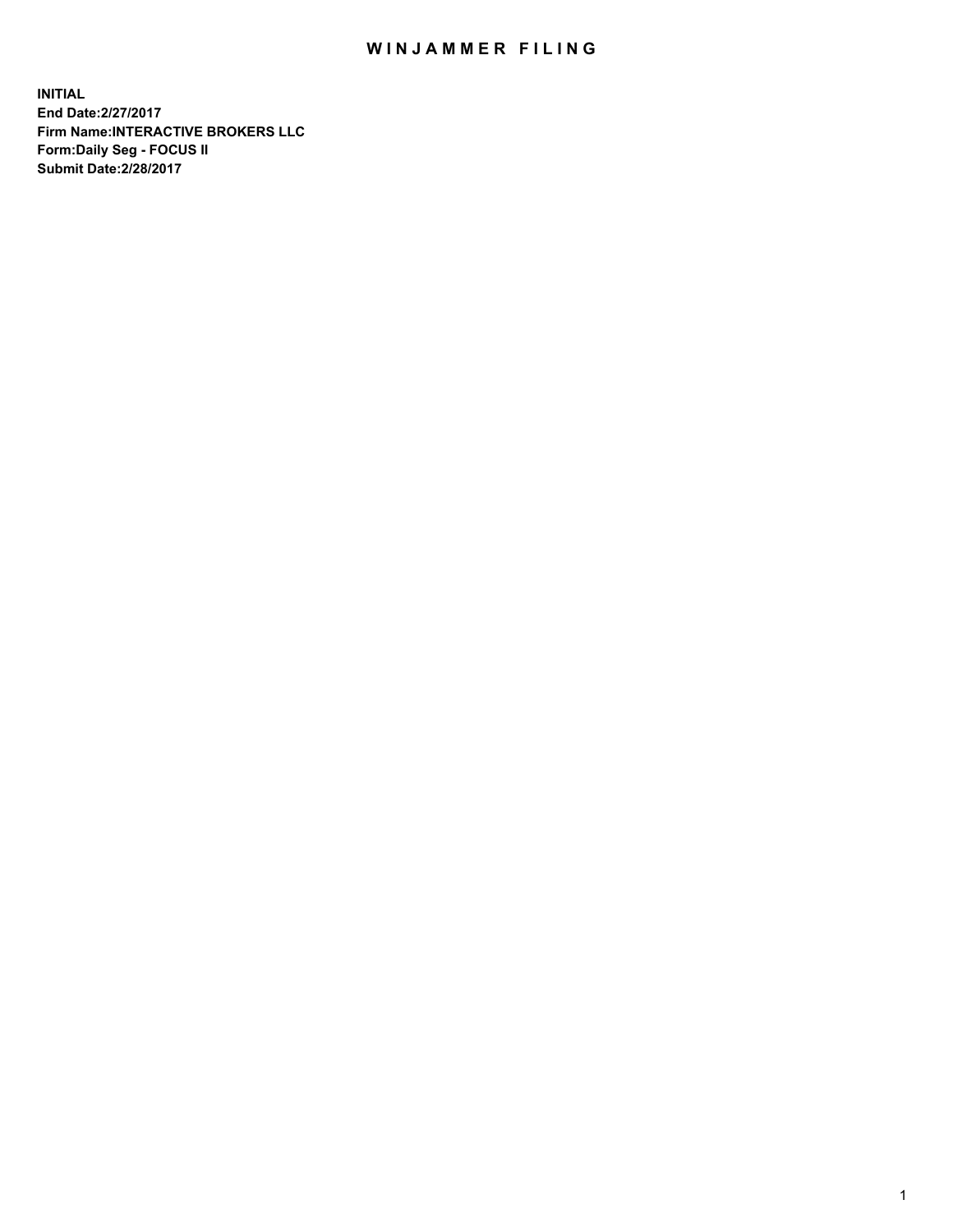## **INITIAL End Date:2/27/2017 Firm Name:INTERACTIVE BROKERS LLC Form:Daily Seg - FOCUS II Submit Date:2/28/2017 Daily Segregation - Cover Page**

| Name of Company<br><b>Contact Name</b><br><b>Contact Phone Number</b><br><b>Contact Email Address</b>                                                                                                                                                                                                                          | <b>INTERACTIVE BROKERS LLC</b><br><b>James Menicucci</b><br>203-618-8085<br>jmenicucci@interactivebrokers.c<br>om |
|--------------------------------------------------------------------------------------------------------------------------------------------------------------------------------------------------------------------------------------------------------------------------------------------------------------------------------|-------------------------------------------------------------------------------------------------------------------|
| FCM's Customer Segregated Funds Residual Interest Target (choose one):<br>a. Minimum dollar amount: ; or<br>b. Minimum percentage of customer segregated funds required:%; or<br>c. Dollar amount range between: and; or<br>d. Percentage range of customer segregated funds required between:% and%.                          | $\overline{\mathbf{0}}$<br>0<br>155,000,000 245,000,000<br>0 <sub>0</sub>                                         |
| FCM's Customer Secured Amount Funds Residual Interest Target (choose one):<br>a. Minimum dollar amount: ; or<br>b. Minimum percentage of customer secured funds required:%; or<br>c. Dollar amount range between: and; or<br>d. Percentage range of customer secured funds required between: % and %.                          | $\overline{\mathbf{0}}$<br>0<br>80,000,000 120,000,000<br>00                                                      |
| FCM's Cleared Swaps Customer Collateral Residual Interest Target (choose one):<br>a. Minimum dollar amount: ; or<br>b. Minimum percentage of cleared swaps customer collateral required:% ; or<br>c. Dollar amount range between: and; or<br>d. Percentage range of cleared swaps customer collateral required between:% and%. | $\overline{\mathbf{0}}$<br>$\overline{\mathbf{0}}$<br>0 <sub>0</sub><br><u>00</u>                                 |

Attach supporting documents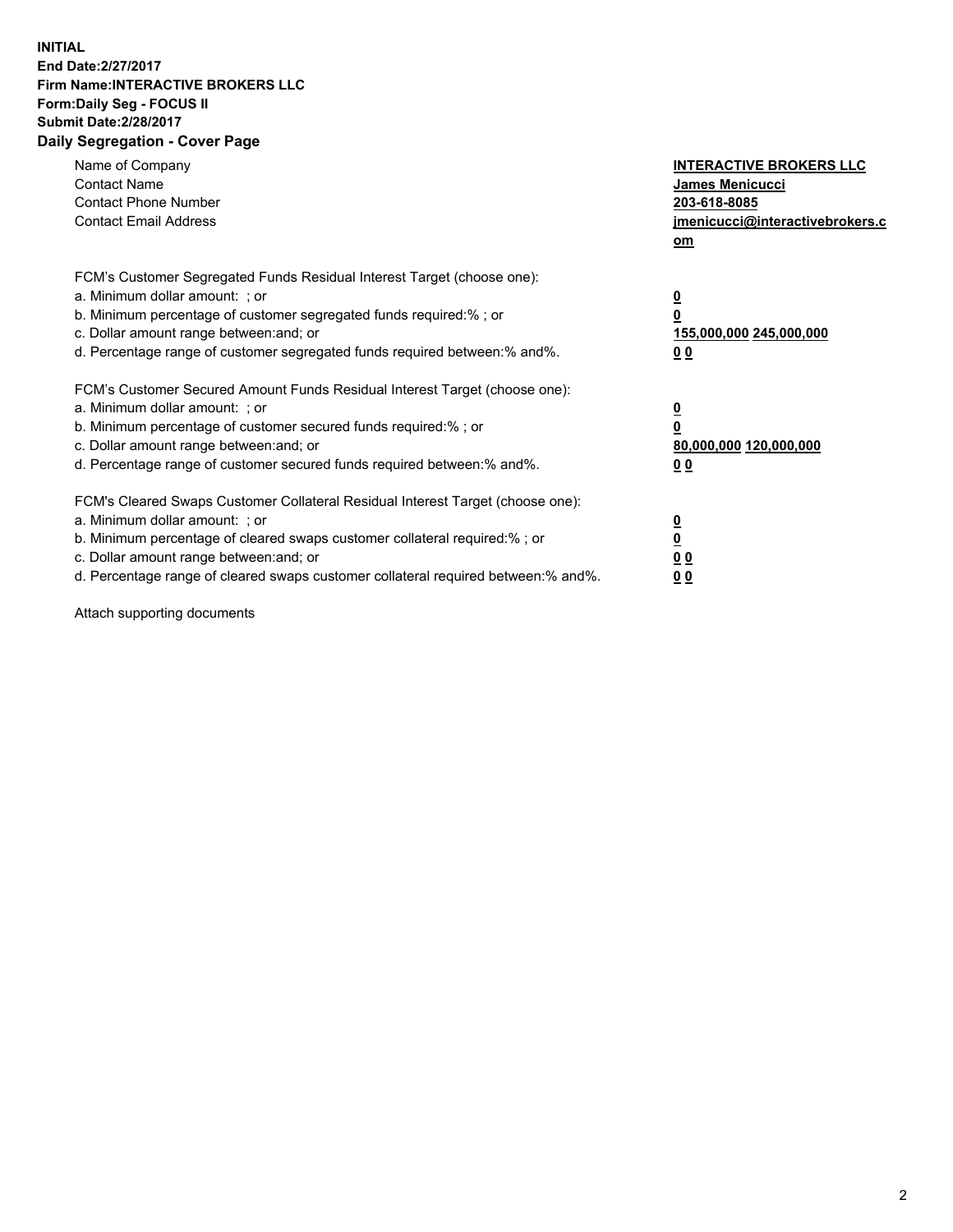## **INITIAL End Date:2/27/2017 Firm Name:INTERACTIVE BROKERS LLC Form:Daily Seg - FOCUS II Submit Date:2/28/2017 Daily Segregation - Secured Amounts**

|     | Dany Ocgregation - Oceanea Annoanta                                                                        |                                  |
|-----|------------------------------------------------------------------------------------------------------------|----------------------------------|
|     | Foreign Futures and Foreign Options Secured Amounts                                                        |                                  |
|     | Amount required to be set aside pursuant to law, rule or regulation of a foreign                           | $0$ [7305]                       |
|     | government or a rule of a self-regulatory organization authorized thereunder                               |                                  |
| 1.  | Net ledger balance - Foreign Futures and Foreign Option Trading - All Customers                            |                                  |
|     | A. Cash                                                                                                    | 355,218,720 [7315]               |
|     | B. Securities (at market)                                                                                  | $0$ [7317]                       |
| 2.  | Net unrealized profit (loss) in open futures contracts traded on a foreign board of trade                  | -356,648 [7325]                  |
| 3.  | Exchange traded options                                                                                    |                                  |
|     | a. Market value of open option contracts purchased on a foreign board of trade                             | 414,645 [7335]                   |
|     | b. Market value of open contracts granted (sold) on a foreign board of trade                               | $-31,325$ [7337]                 |
| 4.  | Net equity (deficit) (add lines 1.2. and 3.)                                                               | 355,245,392 [7345]               |
| 5.  | Account liquidating to a deficit and account with a debit balances - gross amount                          | 68,698 [7351]                    |
|     | Less: amount offset by customer owned securities                                                           | 0 [7352] 68,698 [7354]           |
| 6.  | Amount required to be set aside as the secured amount - Net Liquidating Equity                             | 355,314,090 [7355]               |
|     | Method (add lines 4 and 5)                                                                                 |                                  |
| 7.  | Greater of amount required to be set aside pursuant to foreign jurisdiction (above) or line                | 355,314,090 [7360]               |
|     | 6.                                                                                                         |                                  |
|     | FUNDS DEPOSITED IN SEPARATE REGULATION 30.7 ACCOUNTS                                                       |                                  |
| 1.  | Cash in banks                                                                                              |                                  |
|     | A. Banks located in the United States                                                                      | 3,700,000 [7500]                 |
|     | B. Other banks qualified under Regulation 30.7                                                             | 0 [7520] 3,700,000 [7530]        |
| 2.  | Securities                                                                                                 |                                  |
|     | A. In safekeeping with banks located in the United States                                                  | 417,660,435 [7540]               |
|     | B. In safekeeping with other banks qualified under Regulation 30.7                                         | 0 [7560] 417,660,435 [7570]      |
| 3.  | Equities with registered futures commission merchants                                                      |                                  |
|     | A. Cash                                                                                                    | $0$ [7580]                       |
|     | <b>B.</b> Securities                                                                                       | $0$ [7590]                       |
|     | C. Unrealized gain (loss) on open futures contracts                                                        | $0$ [7600]                       |
|     | D. Value of long option contracts                                                                          | $0$ [7610]                       |
|     | E. Value of short option contracts                                                                         | 0 [7615] 0 [7620]                |
| 4.  | Amounts held by clearing organizations of foreign boards of trade                                          |                                  |
|     | A. Cash                                                                                                    | $0$ [7640]                       |
|     | <b>B.</b> Securities                                                                                       | $0$ [7650]                       |
|     | C. Amount due to (from) clearing organization - daily variation                                            | $0$ [7660]                       |
|     | D. Value of long option contracts                                                                          | $0$ [7670]                       |
|     | E. Value of short option contracts                                                                         | 0 [7675] 0 [7680]                |
| 5.  |                                                                                                            |                                  |
|     | Amounts held by members of foreign boards of trade<br>A. Cash                                              |                                  |
|     | <b>B.</b> Securities                                                                                       | 63,247,203 [7700]                |
|     |                                                                                                            | $0$ [7710]                       |
|     | C. Unrealized gain (loss) on open futures contracts                                                        | $-6,090,577$ [7720]              |
|     | D. Value of long option contracts                                                                          | 414,645 [7730]                   |
|     | E. Value of short option contracts                                                                         | -31,325 [7735] 57,539,946 [7740] |
| 6.  | Amounts with other depositories designated by a foreign board of trade                                     | $0$ [7760]                       |
| 7.  | Segregated funds on hand                                                                                   | $0$ [7765]                       |
| 8.  | Total funds in separate section 30.7 accounts                                                              | 478,900,381 [7770]               |
| 9.  | Excess (deficiency) Set Aside for Secured Amount (subtract line 7 Secured Statement<br>Page 1 from Line 8) | 123,586,291 [7380]               |
| 10. | Management Target Amount for Excess funds in separate section 30.7 accounts                                | 80,000,000 [7780]                |
| 11. | Excess (deficiency) funds in separate 30.7 accounts over (under) Management Target                         | 43,586,291 [7785]                |
|     |                                                                                                            |                                  |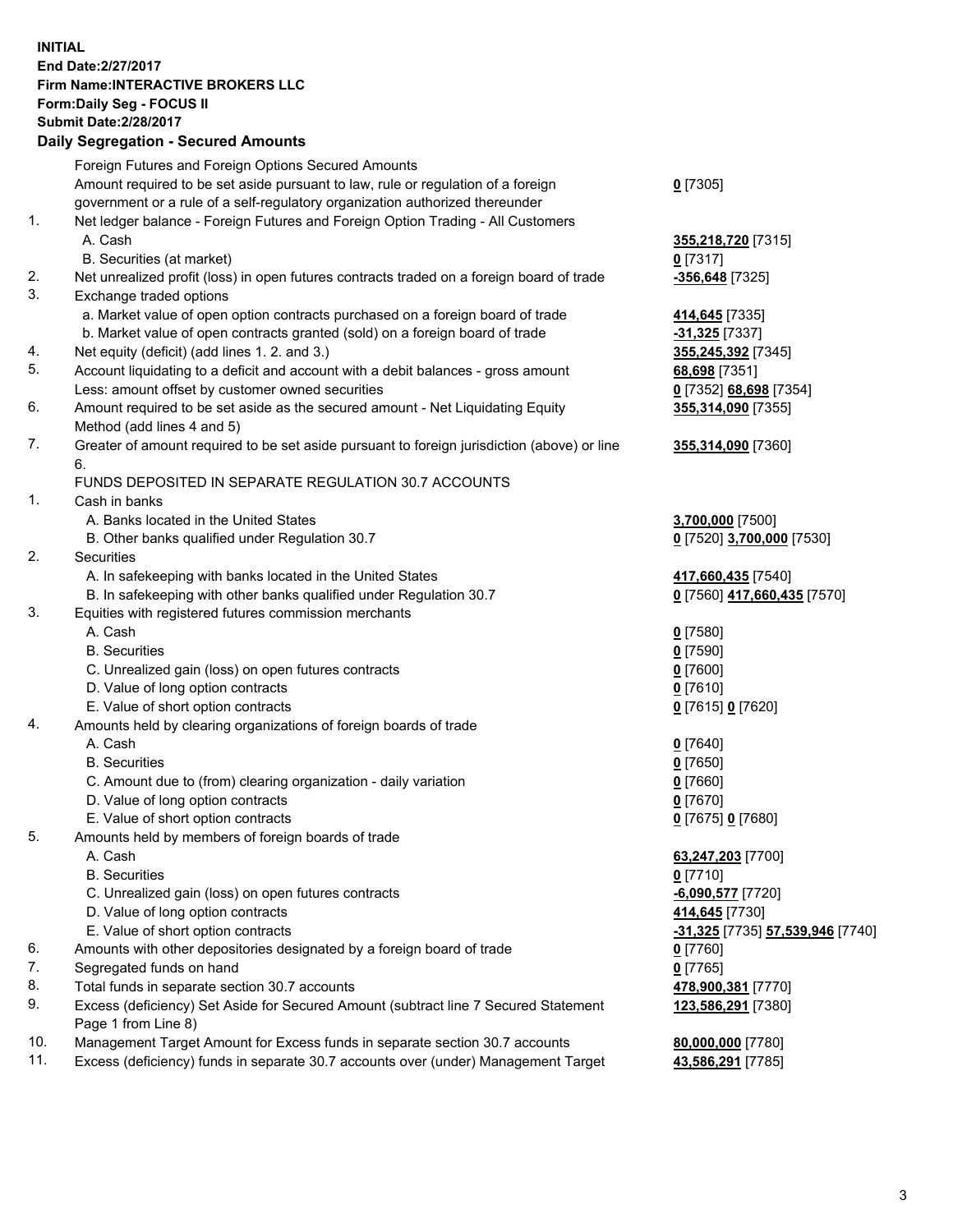**INITIAL End Date:2/27/2017 Firm Name:INTERACTIVE BROKERS LLC Form:Daily Seg - FOCUS II Submit Date:2/28/2017 Daily Segregation - Segregation Statement** SEGREGATION REQUIREMENTS(Section 4d(2) of the CEAct) 1. Net ledger balance A. Cash **3,412,959,914** [7010] B. Securities (at market) **0** [7020] 2. Net unrealized profit (loss) in open futures contracts traded on a contract market **-175,843,726** [7030] 3. Exchange traded options A. Add market value of open option contracts purchased on a contract market **116,127,346** [7032] B. Deduct market value of open option contracts granted (sold) on a contract market **-220,405,012** [7033] 4. Net equity (deficit) (add lines 1, 2 and 3) **3,132,838,522** [7040] 5. Accounts liquidating to a deficit and accounts with debit balances - gross amount **158,027** [7045] Less: amount offset by customer securities **0** [7047] **158,027** [7050] 6. Amount required to be segregated (add lines 4 and 5) **3,132,996,549** [7060] FUNDS IN SEGREGATED ACCOUNTS 7. Deposited in segregated funds bank accounts A. Cash **82,834,780** [7070] B. Securities representing investments of customers' funds (at market) **1,957,236,465** [7080] C. Securities held for particular customers or option customers in lieu of cash (at market) **0** [7090] 8. Margins on deposit with derivatives clearing organizations of contract markets A. Cash **97,659,941** [7100] B. Securities representing investments of customers' funds (at market) **1,352,415,789** [7110] C. Securities held for particular customers or option customers in lieu of cash (at market) **0** [7120] 9. Net settlement from (to) derivatives clearing organizations of contract markets **-14,267,283** [7130] 10. Exchange traded options A. Value of open long option contracts **116,130,705** [7132] B. Value of open short option contracts **-220,410,982** [7133] 11. Net equities with other FCMs A. Net liquidating equity **0** [7140] B. Securities representing investments of customers' funds (at market) **0** [7160] C. Securities held for particular customers or option customers in lieu of cash (at market) **0** [7170] 12. Segregated funds on hand **0** [7150] 13. Total amount in segregation (add lines 7 through 12) **3,371,599,415** [7180] 14. Excess (deficiency) funds in segregation (subtract line 6 from line 13) **238,602,866** [7190] 15. Management Target Amount for Excess funds in segregation **155,000,000** [7194] **83,602,866** [7198]

16. Excess (deficiency) funds in segregation over (under) Management Target Amount Excess